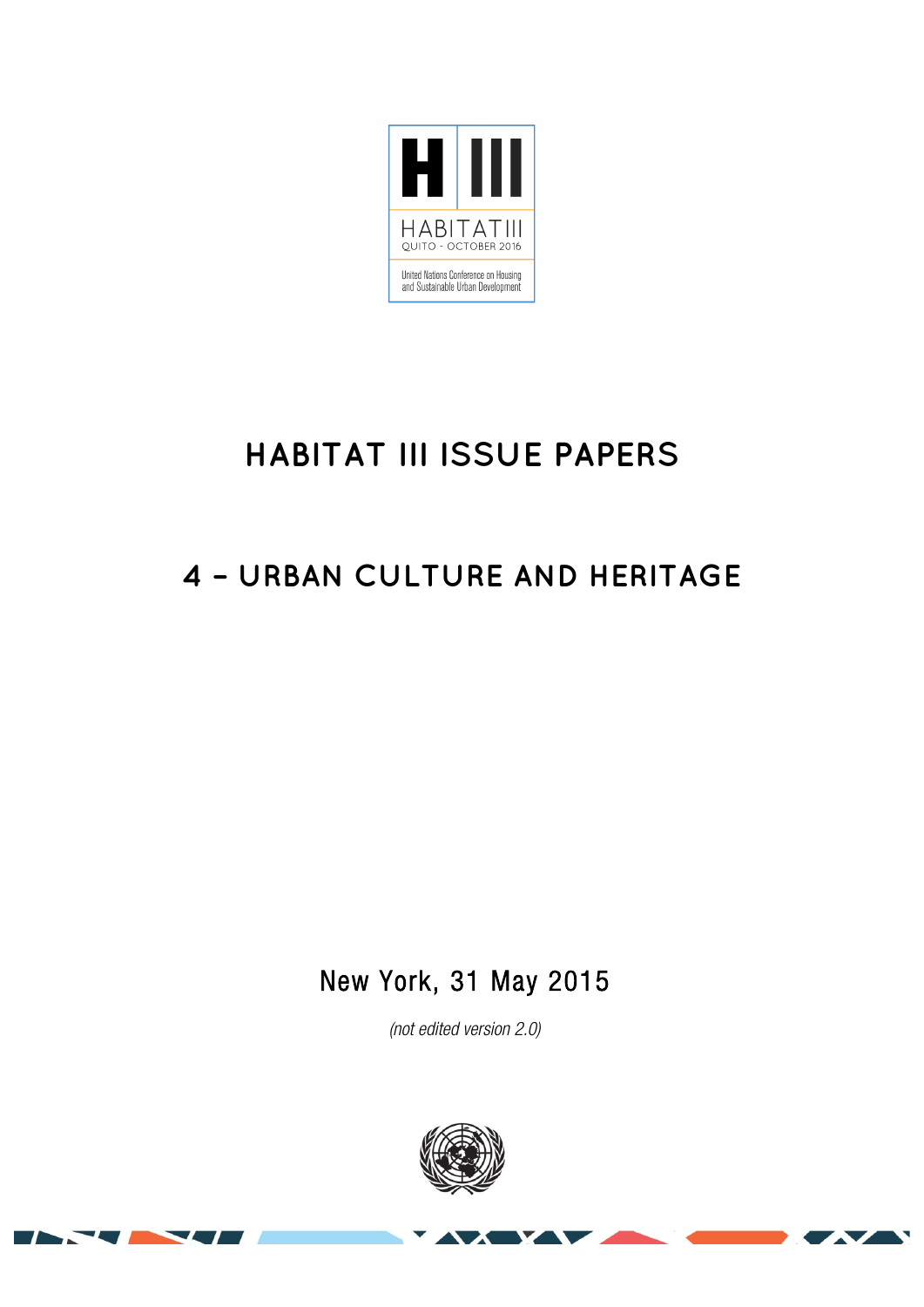

### ISSUE PAPER ON URBAN CULTURE AND HERITAGE

#### KEY WORDS

culture-based regeneration, urban heritage conservation, urban landscape, cultural and creative industries, cultural values, cultural diversity, creative economy, inclusive development, social cohesion, right to cultural heritage, density, mixed-use, strategic territorial governance

#### MAIN CONCEPTS

- 1. Culture, according to the UNESCO Universal Declaration on Cultural Diversity (2001), is "the set of distinctive spiritual, material, intellectual and emotional features of a society or a social group that encompasses art and literature, lifestyles, ways of living together, value systems, traditions and beliefs". Urban culture thus covers the notions of culture within an urban setting, from both a functional and anthropological perspective.
- 2. Cultural and creative industries are those sectors of activity that have as their main objective the creation, production, distribution and consumption of goods, services and activities that have cultural and artistic content. They are characterized by being at the intersection of economy and culture, having creativity at the core of their activities, artistic and/or cultural content, and links to innovation. Cultural and creative industries include cinema and audio-visual arts, design and crafts, media arts, music, performing arts, publishing and visual arts.
- 3. Creative cities are defined as urban complexes where cultural activities are an integral component of the city's economic and social functioning, for example through support to cultural and creative professionals, enhanced investments in cultural infrastructure, creative industries and new ICTs, or the adoption of bottom-up approaches to urban development.
- 4. Historic urban landscape is an urban area understood as the result of a historic layering of cultural and natural values and attributes, extending beyond the notion of "historic centre" or "ensemble" to include the broader urban context and its geographical setting: sites' topography, geomorphology, hydrology and natural features, built environment, both historic and contemporary, infrastructures above and below ground, open spaces and gardens, land use patterns and spatial organization, perceptions and visual relationships, other urban structure elements. It also includes social and cultural practices and values, economic processes and the intangible dimensions of heritage as related to diversity and identity.
- 5. Urban heritage represents a social, cultural and economic asset and resource reflecting the dynamic historical layering of values that have been developed, interpreted and transmitted by successive generations and an accumulation of traditions and experiences recognized as such in their diversity. Urban heritage comprises urban elements (urban morphology and built form, open and green spaces, urban infrastructure), architectural elements (monuments, buildings) and intangible elements. Urban heritage conservation or urban conservation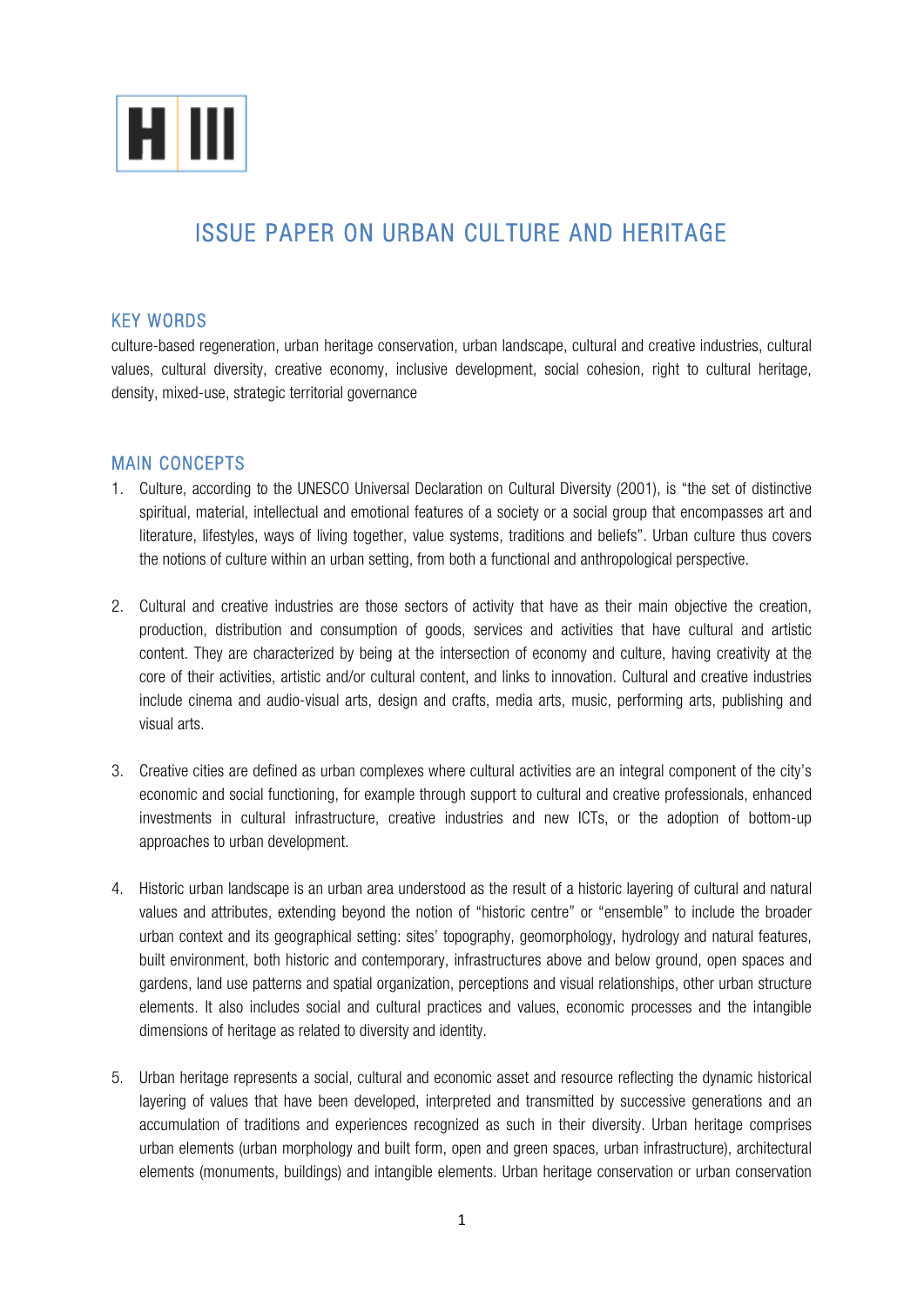

relates to urban planning processes aimed at preserving cultural values, assets and resources through conserving the integrity and authenticity of urban heritage, while safeguarding intangible cultural assets through a participatory approach.

#### FIGURES AND KEY FACTS

- Culture plays a fundamental role in urban economies, through monetary and non-monetary values. The safeguarding and promotion of cultural heritage and creative industries open major opportunities for cities. In the developing world, they have become a key asset to create qualified jobs and reach out to vulnerable populations, in both the formal and informal sector.
	- $\checkmark$  The volume of world trade of creative goods and services doubled between 2002 and 2011, reaching \$ 624 billion. Exports of creative goods in developing countries grew 12.1% annually on average over this period. Cultural industries account for a growing portion of urban jobs, representing 16% of all jobs in Mumbai or 12% in London.
	- $\checkmark$  Cultural tourism is a rapidly developing sector for cities. Tourism represents 9% of the world's Gross Domestic Product (GDP) and higher share of Least Developed Countries (LDCs') economies (16% of GDP in Cambodia). While 40% of all trips include a cultural element, cultural tourism grows 15% a year (against 4 to 5% for overall tourism growth).
	- $\checkmark$  Urban heritage conservation is a strong economic driver. Official Development Assistance (ODA) increasingly targets urban heritage to harness this potential. Over the last 20 years, the Inter-American Development Bank (IDB) provided US\$ 670 million in loans for the conservation and development of cultural heritage in Latin America. Built heritage renovation and maintenance represents 27.5% of the value of European construction industry.
- With booming rural to urban migrations, urban societies have become more culturally diverse. However, the lack of appropriate urban planning and governance has affected the historic role of cities as platforms for the promotion of culture: social and spatial segregation has now become an overarching issue and new types of threats have emerged.
- Threats to urban culture and heritage have significantly increased over the last 20 years. With the mounting pressures of urbanization, urban heritage faces severe conservation and safeguarding issues. Damages resulting from conflict situations have also become an important issue.
- While globalization processes, facilitated by the development of ICTs, enhance interaction between cultures, they also represent a challenge for cultural diversity and the safeguarding of traditional cultural practices, with higher risks of imbalances between rich and poor countries.
- Municipal authorities have become key actors of culture-based urban governance. The decentralization processes over the last decades facilitated the integration of cultural assets into urban development strategies due to an enhanced awareness of local issues by local authorities and increased participation of local communities, in both developed and developing cities.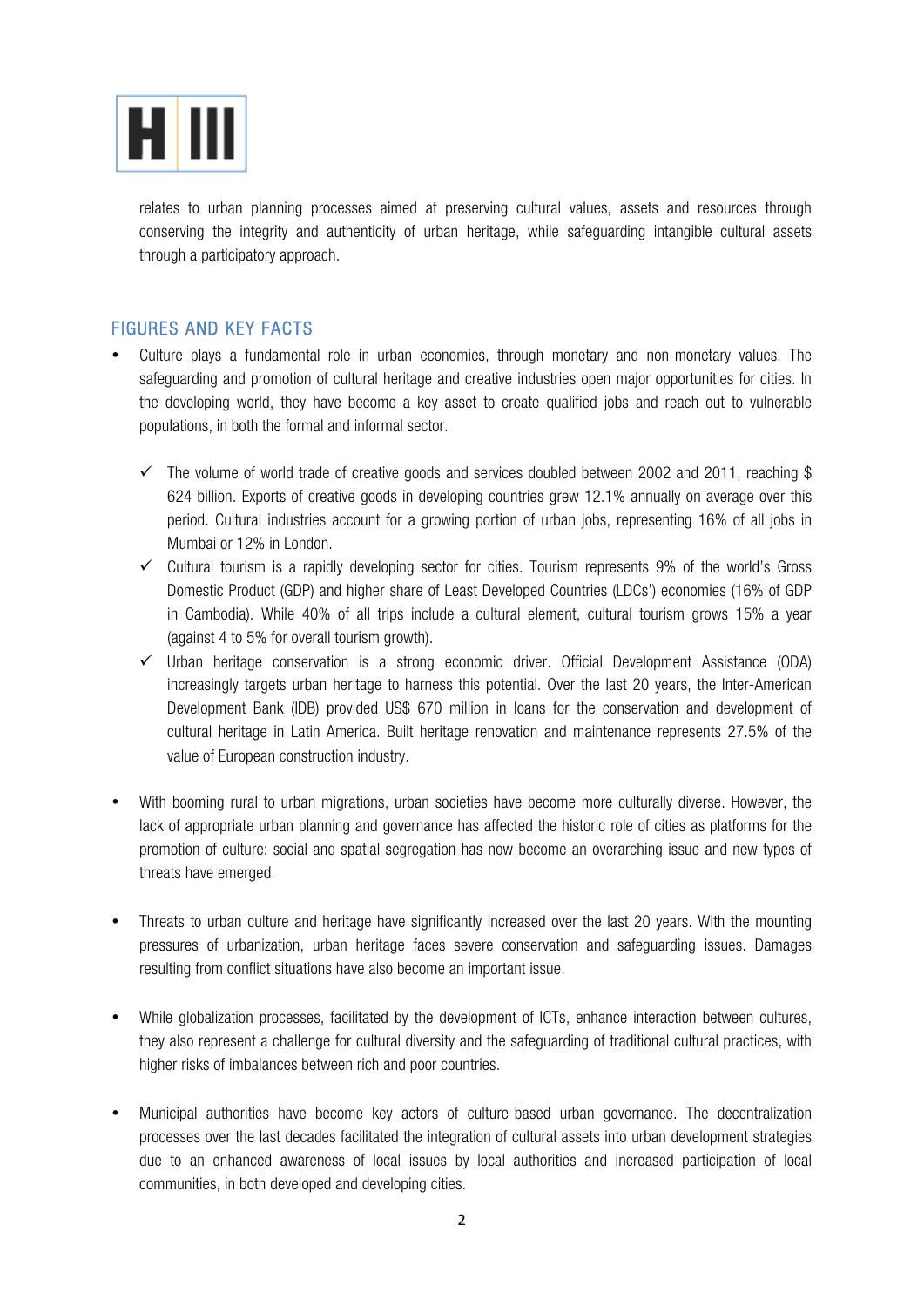

• Failures in urban planning models over the last decades call for culturally sensitive urban development models. The example of World Heritage Cities and Creative Cities can inspire new planning and governance models to mitigate urban conflicts and reduce cities' ecological footprint, with a view to build more compact, inclusive and resilient cities.

#### ISSUE SUMMARY

#### The urban crisis calls for renewed models of urban development

- Globalization and an unprecedented urban growth over the last decades bring out new challenges for cities to ensure equitable access to jobs and basic services – housing, sanitation, transportation, foster social inclusion and tackle inequalities. Urban planning models adopted over the last decades – notably based on zoning and private transportation – have shown their limits and contributed to urban sprawl. These unsustainable schemes have not only emphasized the cities' vulnerability and environmental footprint, but also contributed to dehumanize urban environments in terms of scale or sense of belonging.
- While cities as hubs for migrations have been enriched by a more culturally diverse population, new types of challenges to social cohesion have emerged. Social and spatial segregation, already underlined in Habitat II, have become a key issue in many cities of the world. The historical function of cities as melting pots and catalysts for intercultural dialogue is now jeopardized, as wealth generated by urban growth is unevenly distributed.

#### Culture is now recognized as a key resource and asset for sustainable urban development

- Culture has historically been a driving force of urban development. Stemming from social and cultural processes, urban heritage reflects societies' identities, expectations and visions over time. Urban culture – understood as cultural and social practices, behaviours and assets developed within urban environments – is often characterized by pluralism and paves the way for cross-fertilization and innovation.
- Although the role of culture for the economic, social and environmental sustainability of cities has long been recognized at the local level, it has been marginal in most international debates on urbanization over the past 40 years. Culture was mostly addressed through a sector-based approach, but rarely in a comprehensive way as a lever for sustainable urban development strategies and improvement of people's well-being, identification and involvement.
- However, since 2010, the UN General Assembly has repeatedly acknowledged the role of culture for sustainable development through several resolutions and, milestone reports related to the Post-2015 Development Agenda, including the Open Working Group Proposal for Sustainable Development Goals (SDGs) which encompasses a Target dedicated to culture under the SDG on "sustainable cities", culture is now firmly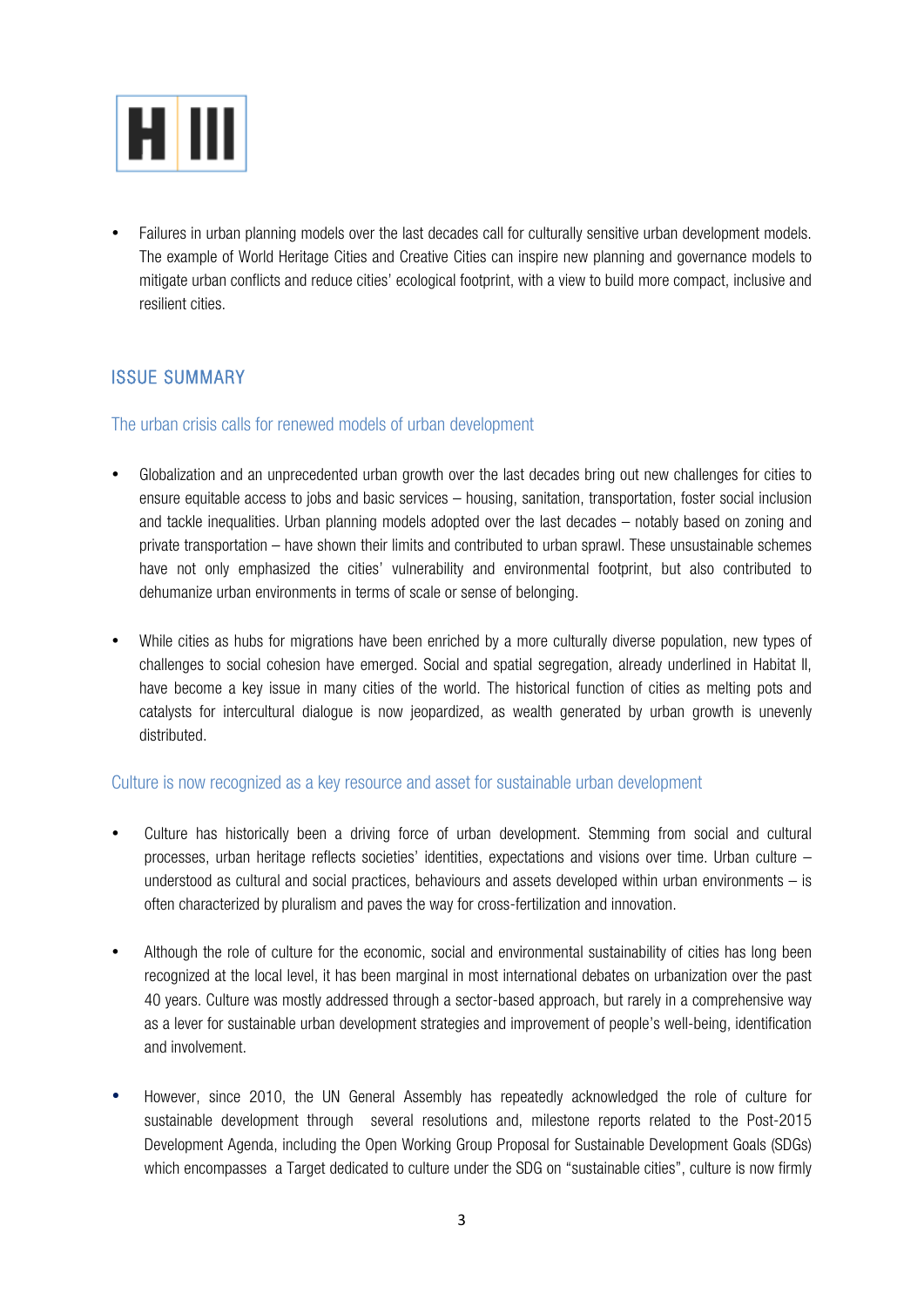

recognized by the international community as a key component of strategic urban planning and a key innovation for the definition of a New Urban Agenda.

#### Threats to urban culture and heritage have increased over the last decades

- Urban heritage conservation policies are increasingly challenged by urban pressures. While urban heritage is the most represented category on the World Heritage List, urban sites are faced with critical conservation issues (unplanned infrastructure, uncontrolled tourism developments, urban densification...) which impact the physical integrity of monuments and the authenticity of the urban layout. What is at stake is to preserve, for future generations, the cities' identities, the physical testimony of their multifaceted history and the cultural values they embody, while maintaining their accessibility for all.
- Cultural heritage is increasingly targeted, especially in conflict or post-conflict areas. As visible platforms of cultural diversity, cities and their cultural institutions or historic monuments are under threat of looting or intentional destruction. As core markers of people's identity, cultural traditions and expressions are primary targets for oppression and their interdiction constitutes a form of psychological warfare. Those attacks on cultural symbols are intended to weaken the foundations of social cohesion and threaten peoples' integrity and cultural diversity. Protecting this heritage is therefore a key security issue and heritage recovery, in postconflict situations, becomes an essential source of resilience for local communities. Peace-building processes also include consideration for the multiple interpretations of heritage. The participation of all concerned and the promotion of intercultural dialogue regarding cultural heritage is in this context of utmost importance.
- Urban cultural practices traditional and contemporary can be weakened by globalization processes, exploitation of economic resources and promotion of tourism. Tourism can potentially harm the ability of communities to safeguard and transmit their cultural practices and sites, or tend to encourage standardized features. Minority cultural expressions risk marginalization. Local cultural values, practices or know-how can be affected through rural to urban migrations, leading to disruption in intangible cultural practices, loss of community memory, cultural impoverishment and homogenization. Gentrification processes in historic areas can also lead to exclusion of the vulnerable communities who are the historic dwellers of these areas and the repositories of their memory.

#### Promoting culturally-sensitive urban strategies is essential to build resilient and inclusive cities

- "Re-humanizing" the city should become a strategic objective of the New Urban Agenda. Enhancing local culture and recognizing cultural diversity can be a powerful way to mitigate urban conflicts, foster tolerance, preserve the social fabric and promote pluralism. Social inclusion of disadvantaged groups, particularly in the redevelopment of urban areas and cultural spaces, can be facilitated through wider recognition of their cultural identity.
- Access to culture and participation in cultural life should be an integral part of all urban policies. The representation and participation of communities in the design and implementation of culturally-sensitive urban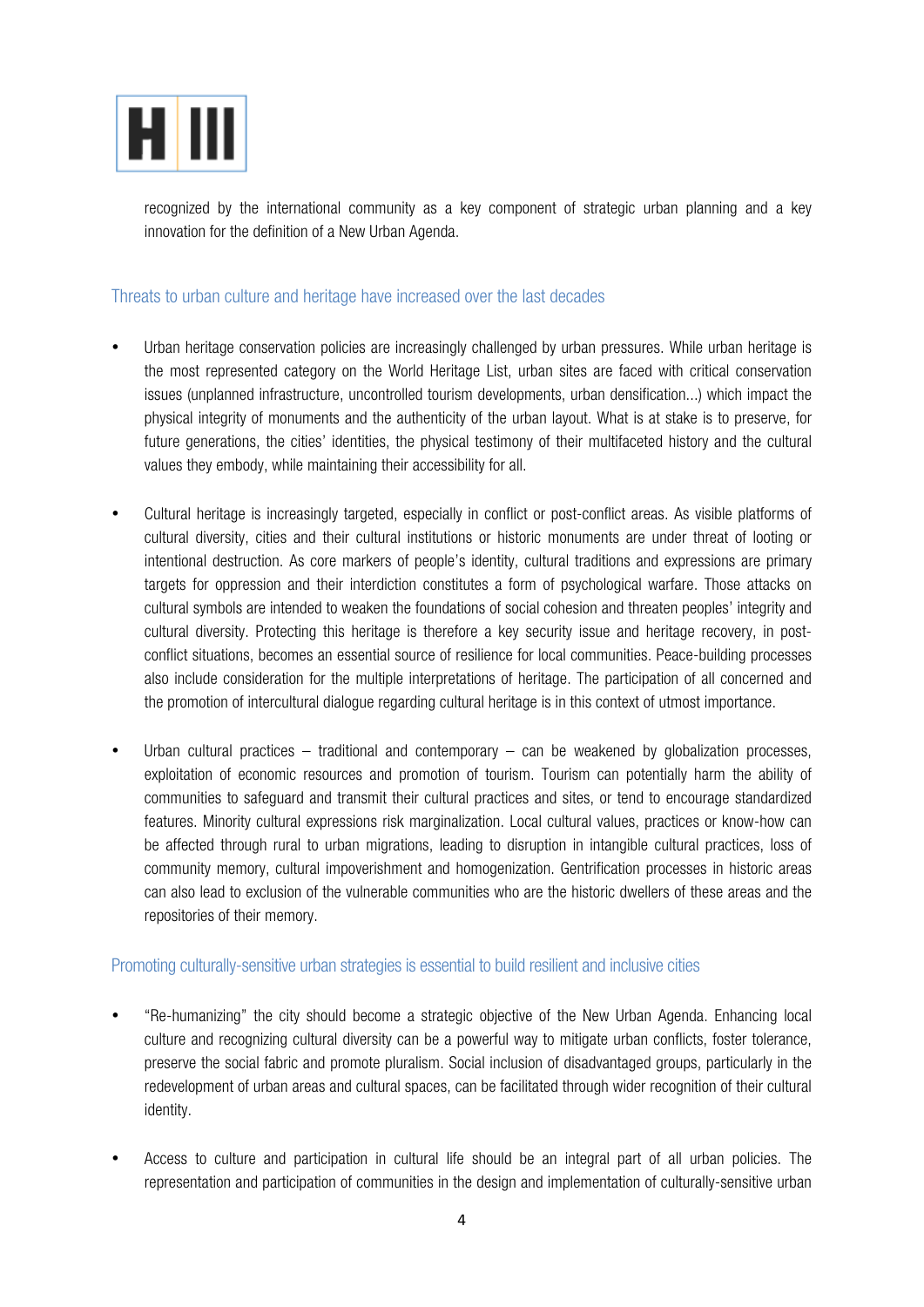

policies should be promoted, to fully respect the freedom of individuals to participate, access cultural heritage and contribute to the creation of culture, including through the contestation of dominant norms and values within the communities.

- Cultural infrastructures such as museums can offer civic spaces for intercultural dialogue and knowledge sharing and contribute to social cohesion and mutual understanding. Heritage conservation processes can serve as vectors for dialogue and inclusion, for different urban communities or social groups to build a consensus on the value of their common heritage and create a sense of belonging in the respect of their diversity.
- Good practices of urban heritage conservation can inspire inclusive and holistic approaches to urban development and lay the foundations for "fit-for-purpose" planning tools and legal frameworks. Historic centres offer living laboratories of dense urban areas, with mixed functions and quality public spaces, where innovative urban approaches are experimented (including soft transportation or mixed tenure) with a view to combine the requirements of conservation and the improvement of quality of life. Vernacular heritage – based on the use of local construction materials and building techniques adapted to climate conditions – can also inspire contemporary architectural models aimed at addressing climate change and reducing energy consumption. At the wider territorial scale, historic areas can serve as models of mixed urban development and density to plan and design city extensions that meet the requirements of compactness, connectivity and integration.
- Culture-based urban strategies can open new paths for job creation and locally-owned economic development. Cultural and creative industries, the performing arts and heritage conservation activities can be a reservoir of qualified jobs for urban poor, in both the formal and informal sectors. The cultural industries and the creative economy play a growing role in cities' development and transformation processes and increasingly contribute to local economy and employment and need to be taken into account in urban development frameworks. Safeguarding and promoting culture at the local level is a way to develop endogenous resources and create conditions for sustainable revenue generation. The development of sustainable cultural tourism can also be a catalyst for revenue generation to upgrade urban infrastructure, especially in developing countries.

#### Local authorities have become key actors of culture-based urban governance

• In recent decades, cities from have expressed a growing interest in placing culture at the core of urban development strategies, especially as urban development is now increasingly addressed through a territorial, sector-based approach. Prompted by decentralization processes, municipal authorities are increasingly investing in culture as a key asset within territorial branding and urban regeneration strategies (for instance: cultural infrastructure, artistic and cultural activities, public/private partnerships on culture). Safeguarding heritage can also be a strategic priority for small to medium-sized historic cities in developing countries, where heritage-related activities account for most of the economic flows and local jobs. Investing in cultural infrastructure and industries, and promoting social participation through culture can help cities to build more inclusive societies and coherent urban territories, as illustrated by the example of Medellin, Colombia.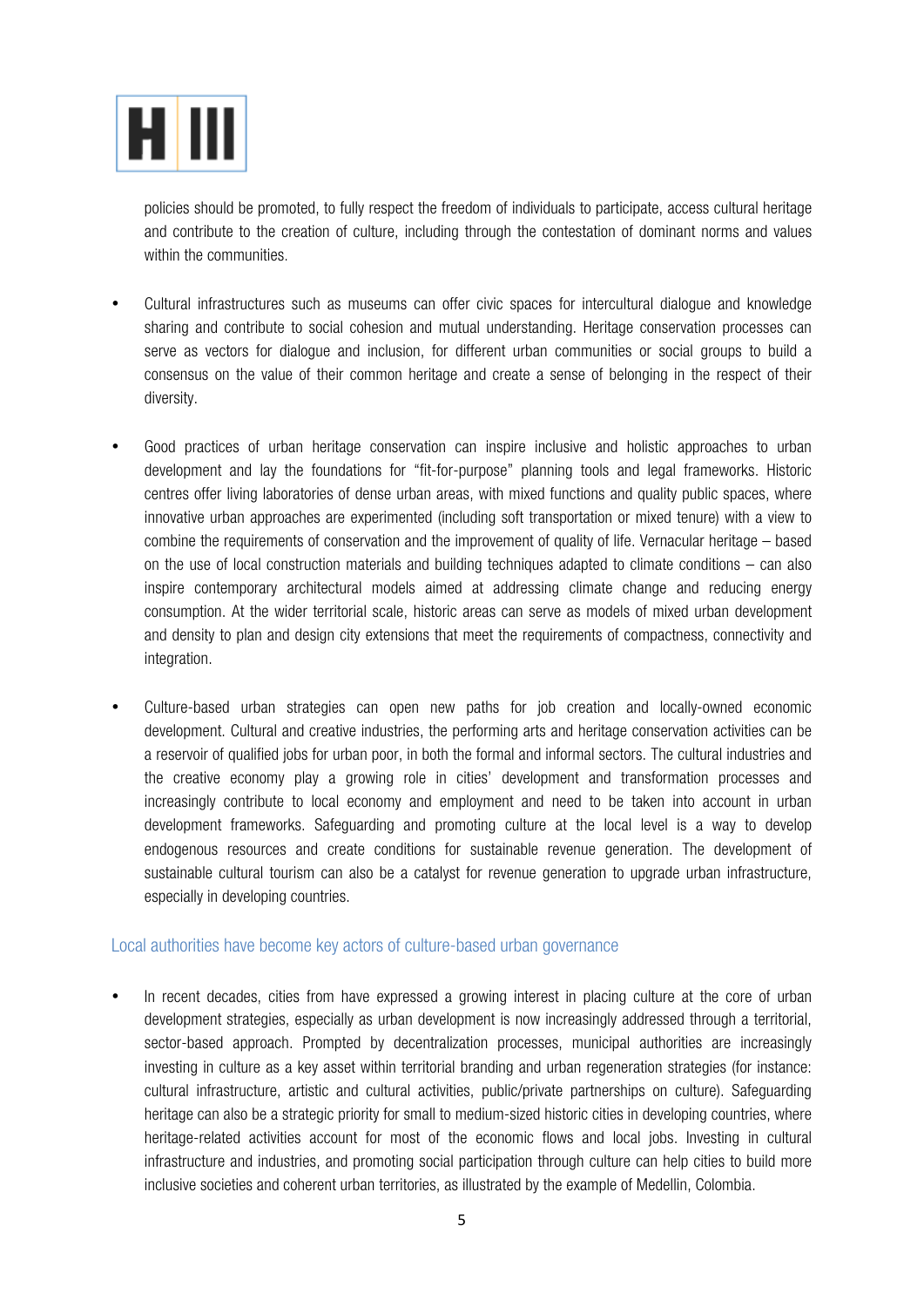

• Culture is now acknowledged as a key priority of local development by local authorities' networks. The Agenda 21 for Culture developed by the United Cities and Local Governments (UCLG) exemplifies this movement. The Indian Historic Cities' Network or the European Capital of Culture Programme are other examples. Regional training programmes on heritage or culture targeting local authorities were initiated in the past decade, among which EU-funded training programmes developed by the Francophone Association of Mayors (AIMF) in West Africa or South East Asia. Several programmes funded by multilateral of bilateral agencies – notably the European Union, the Inter American Development Bank (IDB), the World Bank or the French Development Agency (AFD) – laid strong emphasis on culture and heritage.

#### Innovative culture-based urban practices are observed throughout the world

- The conservation of urban heritage is promoted as a key strategy for cities. As the global number of World Heritage cities increases, innovative practices in heritage conservation and management are developed and experimented in many historic areas, such as pro-poor housing frameworks, micro-credit based support for economic activities or community maintenance of vernacular heritage. High-level skills and sustainable jobs are developed through capacity-building frameworks. Tourism-based heritage tax systems generate local resources and support municipal finance. Pilot projects are initiated to develop energy efficient vernacular heritage modules for housing or public buildings, fit-to-size urban infrastructure for drainage and access to water, or soft transportation systems in dense historic areas. Those examples demonstrate that urban heritage can be respected while ensuring access to urban services. Multi-functions adaptive reuse rehabilitation programmes multiply in former industrial areas to meet increasing demands for housing while valorising industrial heritage. Specific legal frameworks for architecture and urban control developed in protected areas provide interesting examples of tailor-made urban legislations, based on local realities and designed with participatory approaches.
- Innovative experiences of culture-based urban regeneration projects are observed across the world, notably in slum or deprived areas. Cultural practices and local know-how are harnessed to improve the living environment, strengthen the sense of belonging and facilitate transmission of knowledge. Vocational training programmes for artists and cultural practitioners are developed for vulnerable populations, particularly women and youth working in the cultural and creative industries, in order to upgrade traditional skills and facilitate access to world markets. Cultural hubs expand in many urban areas and harvest the economic potential of cultural industries for urban regeneration.
- As the quality of public spaces becomes a key item in the urban agenda, municipalities or civil society increasingly promote them as venues for cultural events, encounter and participation. New attention is given to the quality of urban design: local authorities invite urban professionals or artists to reshape urban environments and reinvent urban identity. Good examples of harmonious incorporation of contemporary architecture in historic urban fabric are also promoted.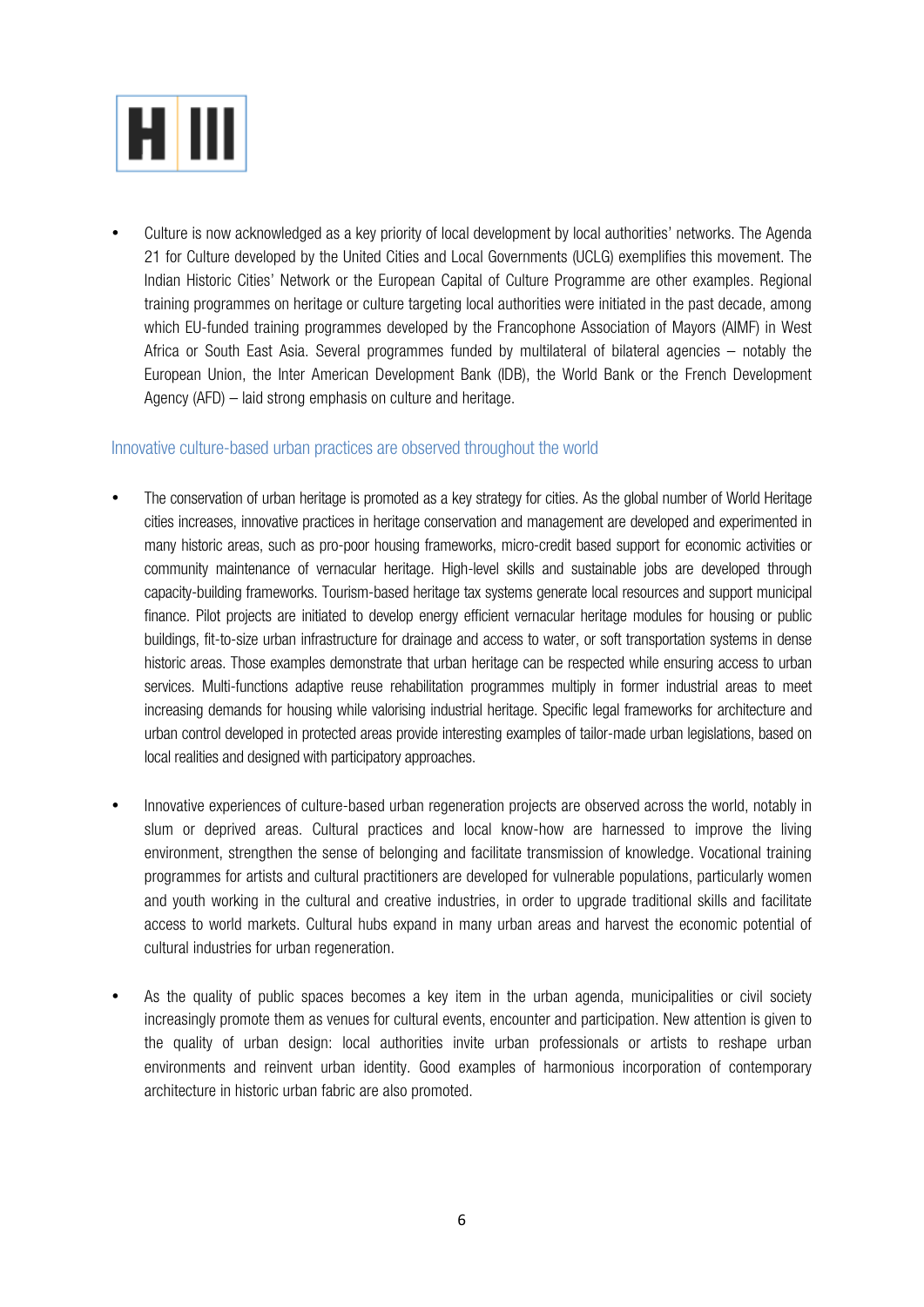

#### Professional practices and conceptual tools have evolved to encompass new challenges

- New concepts and professional practices have emerged over the last decades to integrate heritage preservation and management with territorial planning and development strategies and instruments. Urban conservation is now considered as a dynamic process within an urban system aimed at enhancing cultural values and managing change. Cultural professionals also play an increasing role in participative processes relating to urban regeneration, especially in Africa or Latin America.
- International normative tools address these challenges and propose refined concepts and practical tools. The UNESCO 1972 Convention concerning the Protection of the World Cultural and Natural Heritage and 2011 Recommendation on the Historic Urban Landscape focus on the dynamic role and function of heritage in contemporary societies and its inclusion in planning policies, which integrates social, economic and spatial components of cities to build a holistic approach for urban territories where cultural and environmental values serve as founding principles. The 2003 Intangible Heritage Convention and 2005 Convention on the Protection and Promotion of the Diversity of Cultural Expressions provide additional instruments to include communitybased traditional cultural expressions and cultural industries into urban development.

#### A new culture-based urban model calls for a renewed governance system

• National and local legal frameworks must be adapted to facilitate the inclusion of culture in urban planning tools. The knowledge gap on culture and heritage at the urban level must be addressed, notably through partnerships with universities to identify assets and develop indicators, monitoring tools and financial instruments. Innovative public-private partnerships at the national and local levels should be explored. Bilateral and multilateral agencies should include a culture-based approach more systematically in their development strategies and project design. Training programmes of urban professionals should be adapted to include cultural issues in overall urban studies and policies.

#### KEY DRIVERS FOR ACTION

- Fostering a territorial approach of urban development through culture-based strategic planning
- Learning from innovative practices in historic areas to plan more compact cities based on mixed urban development
- Stimulating urban regeneration through cultural and creative industries, events and institutions
- Improving the quality of and access to public spaces through culture
- Increasing culture-led competitiveness of cities, through investments on cultural infrastructure and industries, capacity-building programmes and new technologies
- Fostering sustainable cultural tourism to the benefit of local communities and individuals to encourage the renewal and revival of cultural heritage
- Building on culture as a factor of identity and dialogue among communities for education and social cohesion and in the fight against inequalities
- Ensuring cultural rights for all and respect for cultural diversity to promote inclusive cities
- Putting culture at the core of urban resilience strategies